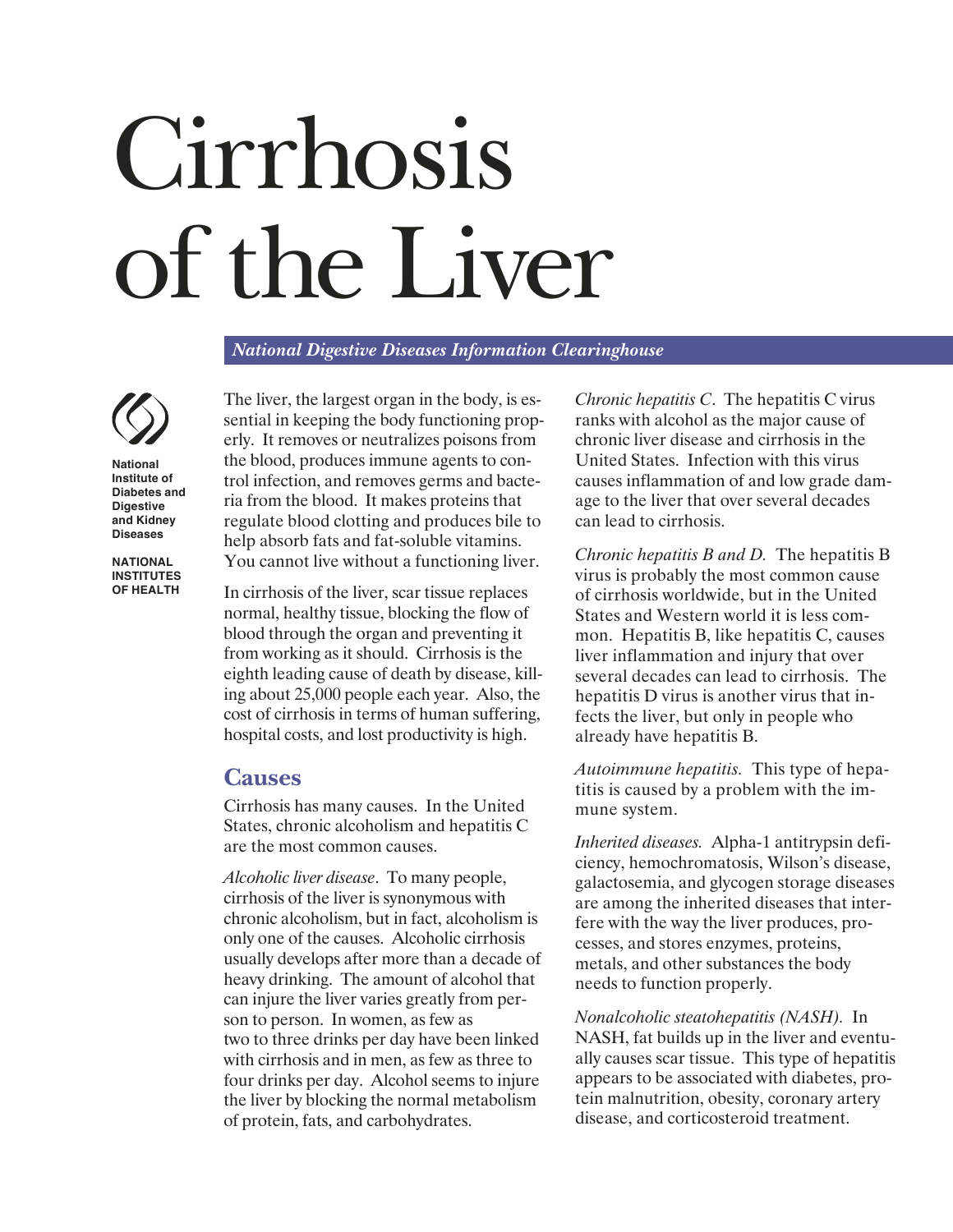*Blocked bile ducts.* When the ducts that carry bile out of the liver are blocked, bile backs up and damages liver tissue. In babies, blocked bile ducts are most commonly caused by biliary atresia, a disease in which the bile ducts are absent or injured. In adults, the most common cause is primary biliary cirrhosis, a disease in which the ducts become inflamed, blocked, and scarred. Secondary biliary cirrhosis can happen after gallbladder surgery, if the ducts are inadvertently tied off or injured.

*Drugs, toxins, and infections.* Severe reactions to prescription drugs, prolonged exposure to environmental toxins, the parasitic infection schistosomiasis, and repeated bouts of heart failure with liver congestion can each lead to cirrhosis.

#### **Symptoms**

Many people with cirrhosis have no symptoms in the early stages of the disease. However, as scar tissue replaces healthy cells, liver function starts to fail and a person may experience the following symptoms:

- Exhaustion
- Fatigue
- Loss of appetite
- Nausea
- Weakness
- Weight loss.

As the disease progresses, complications may develop. In some people, these may be the first signs of the disease.

# **Complications of Cirrhosis**

Loss of liver function affects the body in many ways. Following are common problems, or complications, caused by cirrhosis. *Edema and ascites.* When the liver loses its ability to make the protein albumin, water accumulates in the leg (edema) and abdomen (ascites).

*Bruising and bleeding.* When the liver slows or stops production of the proteins needed for blood clotting, a person will bruise or bleed easily.

*Jaundice.* Jaundice is a yellowing of the skin and eyes that occurs when the diseased liver does not absorb enough bilirubin.

*Itching.* Bile products deposited in the skin may cause intense itching.

*Gallstones.* If cirrhosis prevents bile from reaching the gallbladder, a person may develop gallstones.

*Toxins in the blood or brain.* A damaged liver cannot remove toxins from the blood, causing them to accumulate in the blood and eventually the brain. There, toxins can dull mental functioning and cause personality changes, coma, and even death. Signs of the buildup of toxins in the brain include neglect of personal appearance, unresponsiveness, forgetfulness, trouble concentrating, or changes in sleep habits.

*Sensitivity to medication.* Cirrhosis slows the liver's ability to filter medications from the blood. Because the liver does not remove drugs from the blood at the usual rate, they act longer than expected and build up in the body. This causes a person to be more sensitive to medications and their side effects.

*Portal hypertension.* Normally, blood from the intestines and spleen is carried to the liver through the portal vein. But cirrhosis slows the normal flow of blood through the portal vein, which increases the pressure inside it. This condition is called portal hypertension.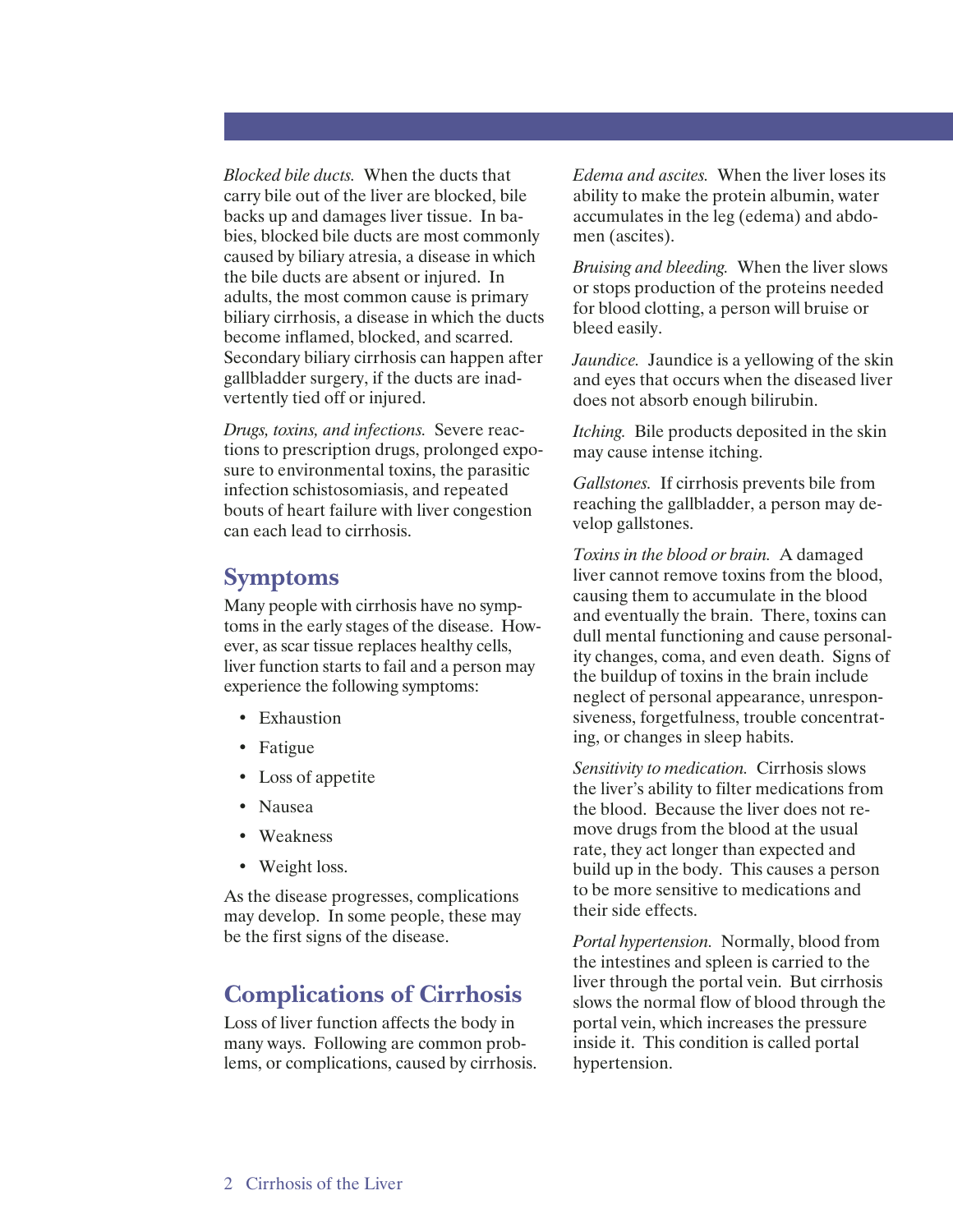*Varices.* When blood flow through the portal vein slows, blood from the intestines and spleen backs up into blood vessels in the stomach and esophagus. These blood vessels may become enlarged because they are not meant to carry this much blood. The enlarged blood vessels, called varices, have thin walls and carry high pressure, and thus are more likely to burst. If they do burst, the result is a serious bleeding problem in the upper stomach or esophagus that requires immediate medical attention.

*Problems in other organs*. Cirrhosis can cause immune system dysfunction, leading to infection. Ascites (fluid) in the abdomen may become infected with bacteria normally present in the intestines, and cirrhosis can also lead to kidney dysfunction and failure.

#### **Diagnosis**

The doctor may diagnose cirrhosis on the basis of symptoms, laboratory tests, the patient's medical history, and a physical examination. For example, during a physical examination, the doctor may notice that the liver feels harder or larger than usual and order blood tests that can show whether liver disease is present.

If looking at the liver is necessary to check for signs of disease, the doctor might order a computerized axial tomography (CAT) scan, ultrasound, or a scan of the liver using a radioisotope (a harmless radioactive substance that highlights the liver). Or the doctor might look at the liver using a laparoscope, an instrument inserted through the abdomen that relays pictures back to a computer screen.

A liver biopsy will confirm the diagnosis. For a biopsy, the doctor uses a needle to take a small sample of tissue from the liver, then examines it for scarring or other signs of disease.

#### **Treatment**

Liver damage from cirrhosis cannot be reversed, but treatment can stop or delay further progression and reduce complications. Treatment depends on the cause of cirrhosis and any complications a person is experiencing. For example, cirrhosis caused by alcohol abuse is treated by abstaining from alcohol. Treatment for hepatitis-related cirrhosis involves medications used to treat the different types of hepatitis, such as interferon for viral hepatitis and corticosteroids for autoimmune hepatitis. Cirrhosis caused by Wilson's disease, in which copper builds up in organs, is treated with medications to remove the copper. These are just a few examples—treatment for cirrhosis resulting from other diseases will depend on the underlying cause. In all cases, regardless of the cause, following a healthy diet and avoiding alcohol are essential because the body needs all the nutrients it can get, and alcohol will only lead to more liver damage.

Treatment will also include remedies for complications. For example, for ascites and edema, the doctor may recommend a lowsodium diet or the use of diuretics, which are drugs that remove fluid from the body. Antibiotics will be prescribed for infections, and various medications can help with itching. Protein causes toxins to form in the digestive tract, so eating less protein will help decrease the buildup of toxins in the blood and brain. The doctor may also prescribe laxatives to help absorb the toxins and remove them from the intestines.

For portal hypertension, the doctor may prescribe blood pressure medication such as a beta-blocker. If varices bleed, the doctor may either inject them with a clotting agent or perform a rubber-band ligation, which uses a special device to compress the varices and stop the bleeding.